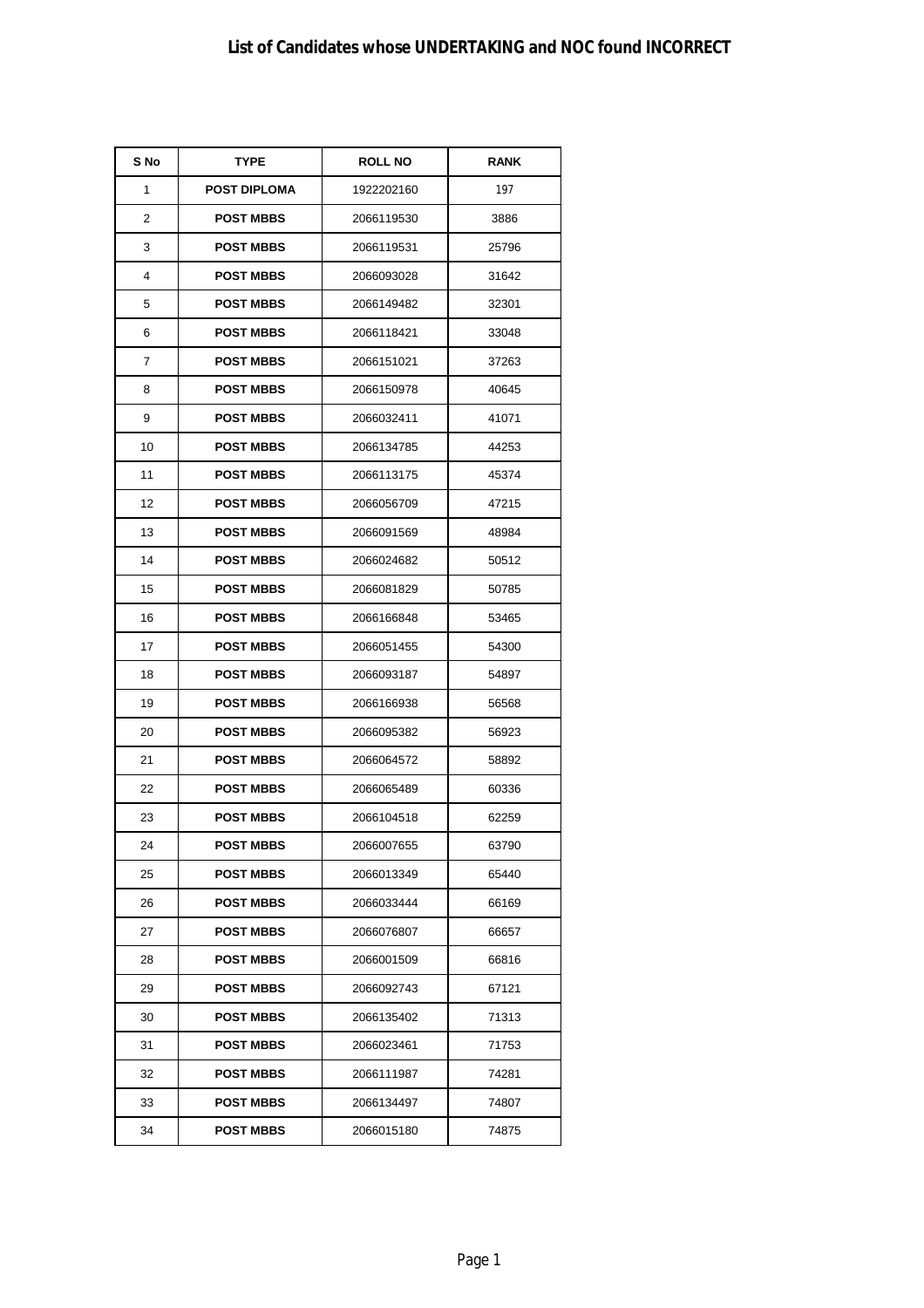| S No | <b>TYPE</b>      | <b>ROLL NO</b> | <b>RANK</b> |
|------|------------------|----------------|-------------|
| 35   | <b>POST MBBS</b> | 2066107369     | 77908       |
| 36   | <b>POST MBBS</b> | 2066005823     | 78560       |
| 37   | <b>POST MBBS</b> | 2066087828     | 78965       |
| 38   | <b>POST MBBS</b> | 2066098504     | 79072       |
| 39   | <b>POST MBBS</b> | 2066134714     | 80445       |
| 40   | <b>POST MBBS</b> | 2066094586     | 81149       |
| 41   | <b>POST MBBS</b> | 2066005961     | 81235       |
| 42   | <b>POST MBBS</b> | 2066071597     | 81489       |
| 43   | <b>POST MBBS</b> | 2066160485     | 86277       |
| 44   | <b>POST MBBS</b> | 2066114920     | 88004       |
| 45   | <b>POST MBBS</b> | 2066016414     | 89140       |
| 46   | <b>POST MBBS</b> | 2066065280     | 89347       |
| 47   | <b>POST MBBS</b> | 2066093266     | 92202       |
| 48   | <b>POST MBBS</b> | 2066084034     | 92271       |
| 49   | <b>POST MBBS</b> | 2066064923     | 92935       |
| 50   | <b>POST MBBS</b> | 2066085707     | 93296       |
| 51   | <b>POST MBBS</b> | 2066093104     | 93756       |
| 52   | <b>POST MBBS</b> | 2066031618     | 95036       |
| 53   | <b>POST MBBS</b> | 2066024667     | 95657       |
| 54   | <b>POST MBBS</b> | 2066160762     | 98425       |
| 55   | <b>POST MBBS</b> | 2066165156     | 98473       |
| 56   | <b>POST MBBS</b> | 2066002145     | 99002       |
| 57   | <b>POST MBBS</b> | 2066031415     | 100766      |
| 58   | <b>POST MBBS</b> | 2066136095     | 100825      |
| 59   | <b>POST MBBS</b> | 2066112800     | 101077      |
| 60   | <b>POST MBBS</b> | 2066164576     | 101610      |
| 61   | <b>POST MBBS</b> | 2066026983     | 103769      |
| 62   | <b>POST MBBS</b> | 2066064482     | 104234      |
| 63   | <b>POST MBBS</b> | 2066093265     | 105015      |
| 64   | <b>POST MBBS</b> | 2066046658     | 105258      |
| 65   | <b>POST MBBS</b> | 2066001045     | 105417      |
| 66   | <b>POST MBBS</b> | 2066091807     | 106073      |
| 67   | <b>POST MBBS</b> | 2066006268     | 107133      |
| 68   | <b>POST MBBS</b> | 2066078195     | 111775      |